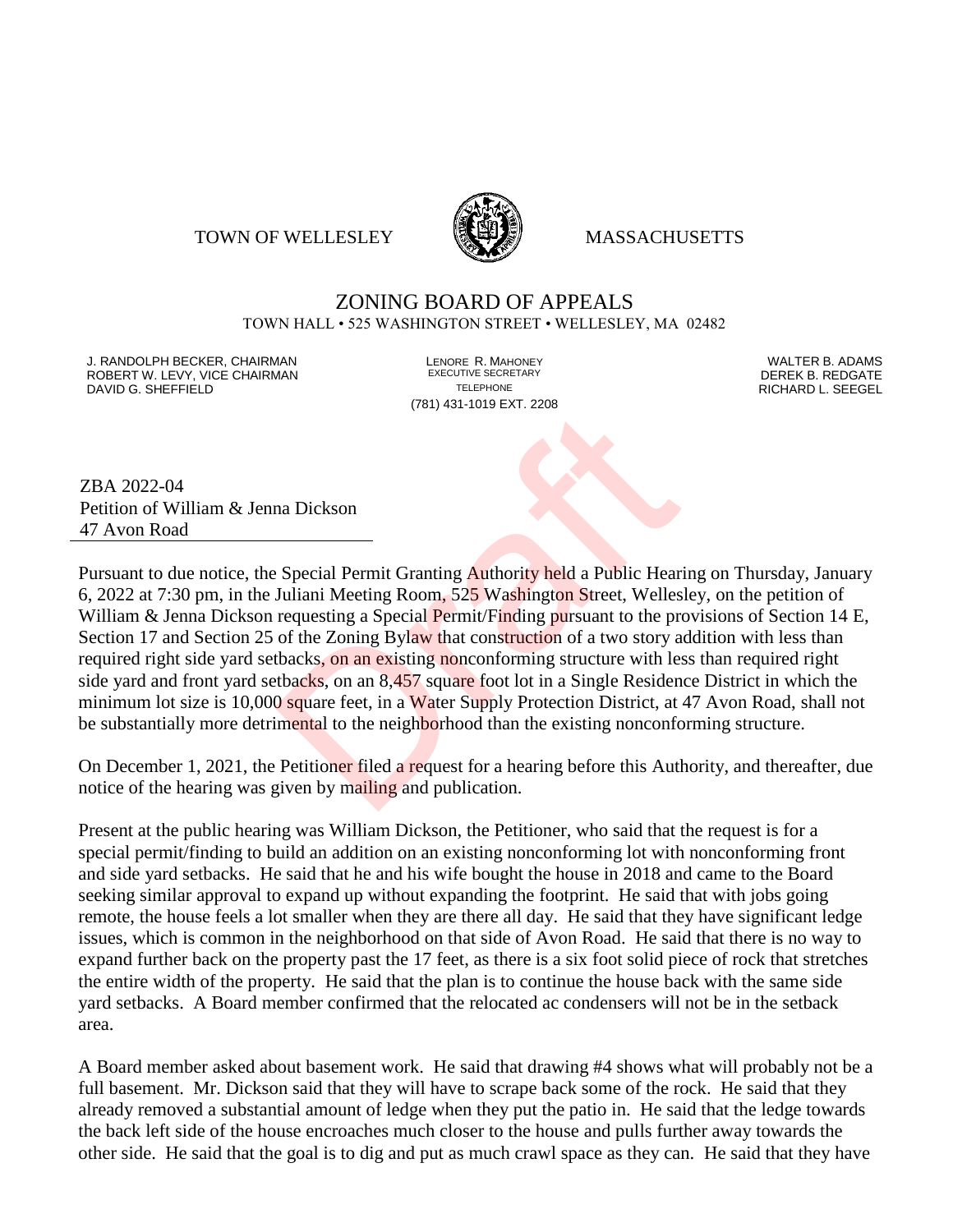a markup plan that shows a couple of interior changes and a four foot crawl space. He said that the crawl space may get smaller.

A Board member asked about water runoff from the slope to the house. Mr. Dickson said that underneath the whole yard is ledge. He said that they regraded the backyard by stripping land away from a large hill. He said that water sheds fairly quickly because of the slopes on either side and the backyard retains most of the moisture. He said that the goal is that when they backfill, it will slope more towards the yard portion and keep more of the water up top. He said that they expect to have to put in an exterior perimeter French drain around the entire structure. He said that there is an existing drywell in the side yard that the French drain can connect to. He said that they are looking to hire a geo technical engineer to deal with the foundation drainage. He said that they will put in a new drywell, if needed.

No member of the public wished to speak to the petition.

# Statement of Facts

The subject property is located at 47 Avon Road, on an 8,457 square foot lot in a Single Residence District in which the minimum lot size is 10,000 square feet, in a Water Supply Protection District, with a minimum front yard setback of 26 feet where 30 feet is required, and a minimum right side yard setback of 12.3 feet where 20 feet is required.

The Petitioner is requesting a Special Permit/Finding pursuant to the provisions of Section 14 E, Section 17 and Section 25 of the Zoning Bylaw that construction of a two story addition with less than required right side yard setbacks, on an existing nonconforming structure with less than required right side yard and front yard setbacks, on an 8,457 square foot lot in a Single Residence District in which the minimum lot size is 10,000 square feet, in a Water Supply Protection District, shall not be substantially more detrimental to the neighborhood than the existing nonconforming structure. wished to speak to the petition.<br>
Statement of Facts<br>
cated at 47 Avon Road, on an 8,457 square foot lot in a<br>
num lot size is 10,000 square feet, in a Water Supply P<br>
ck of 26 feet where 30 feet is required, and a minimum

A Plot Plan, dated 11/10/21, stamped by Terrence M. Ryan, Professional Land Surveyor, Floor Plans and Elevation Drawings, dated 11/10/21, prepared by Nicholas Paolucci, AIA, and photographs were submitted.

On January 5, 2022, the Planning Board Staff reviewed the petition and recommended that a special permit be approved.

## Decision

This Authority has made a careful study of the materials submitted and the information presented at the hearing.

The Board found that the Design and Operation Standards in Part F are adequately satisfied and not otherwise prohibited in Part D.1, of Section 14 E of the Zoning Bylaw for Water Supply Protection Districts.

It is the opinion of this Authority that construction of a two story addition with less than required right side yard setbacks, on an existing nonconforming structure with less than required right side yard and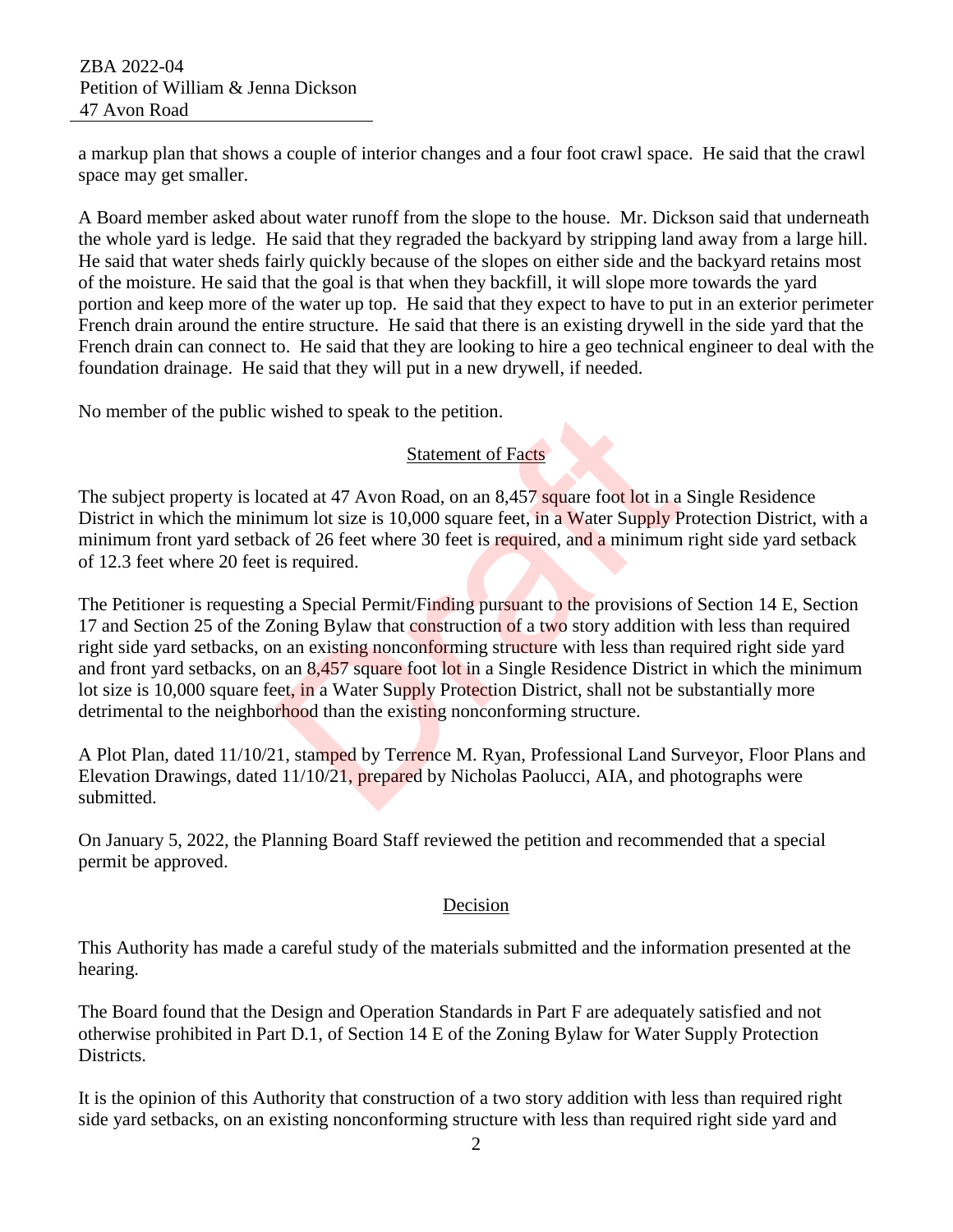front yard setbacks, on an 8,457 square foot lot in a Single Residence District in which the minimum lot size is 10,000 square feet, will result in the intensification of an existing nonconformity, will not result in additional nonconformities, and will not be substantially more detrimental to the neighborhood than the existing nonconforming structure.

Therefore, a Special Permit is granted, as voted unanimously by this Authority at the Public Hearing, for construction of a two story addition with less than required right side yard setbacks, on an existing nonconforming structure with less than required right side yard and front yard setbacks, on an 8,457 square foot lot in a Single Residence District in which the minimum lot size is 10,000 square feet, in accordance with the submitted plans.

The Inspector of Buildings is hereby authorized to issue a permit for construction upon receipt and approval of a building application and detailed constructions plans.

If construction has not commenced, except for good cause, this Special Permit shall expire two years after the date time stamped on this decision. Incident and detailed constructions plans.<br>
Inmenced, except for good cause, this Special Permit sh<br>
his decision.